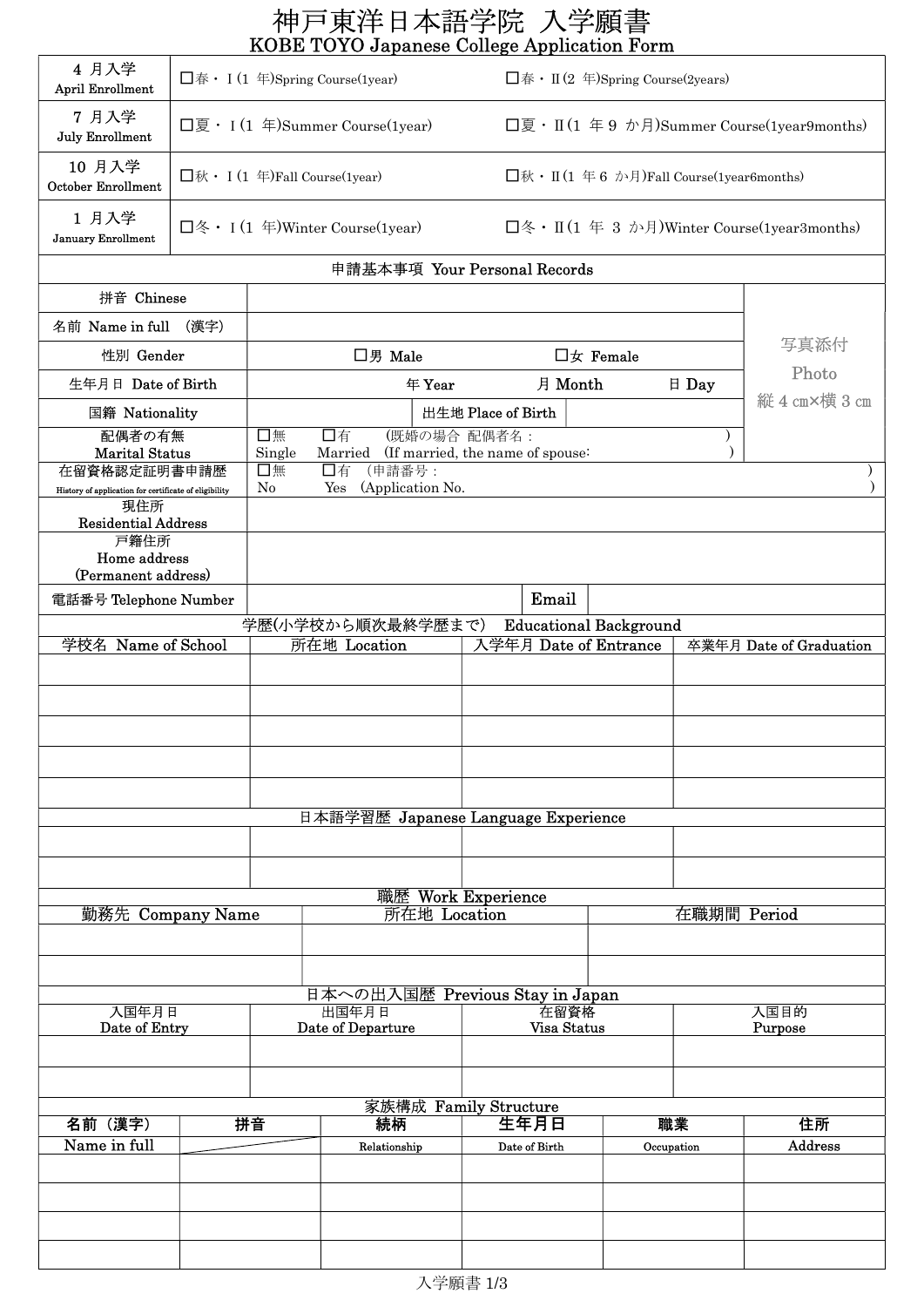# 留学理由

Reasons for studying in Japan

| 修了後の予定 Plan after graduation<br>□日本で進学を希望 Enter a school of higher education in Japan<br>大学<br>University<br>希望学科<br>Major/Field of study<br>帰国 Return to home country<br>□その他 Others | 大学院<br><b>Graduate School</b> | 専門学校<br><b>Vocational School</b> |            | その他<br>Others |
|---------------------------------------------------------------------------------------------------------------------------------------------------------------------------------------|-------------------------------|----------------------------------|------------|---------------|
| 以上の通り相違ありません<br>I hereby declare that the above statement is true and correct.                                                                                                        |                               |                                  |            |               |
|                                                                                                                                                                                       | 作成年月日<br>Date                 | 年<br>Year                        | 月<br>Month | 日<br>Day      |
|                                                                                                                                                                                       |                               |                                  |            |               |
|                                                                                                                                                                                       |                               |                                  |            |               |

Signature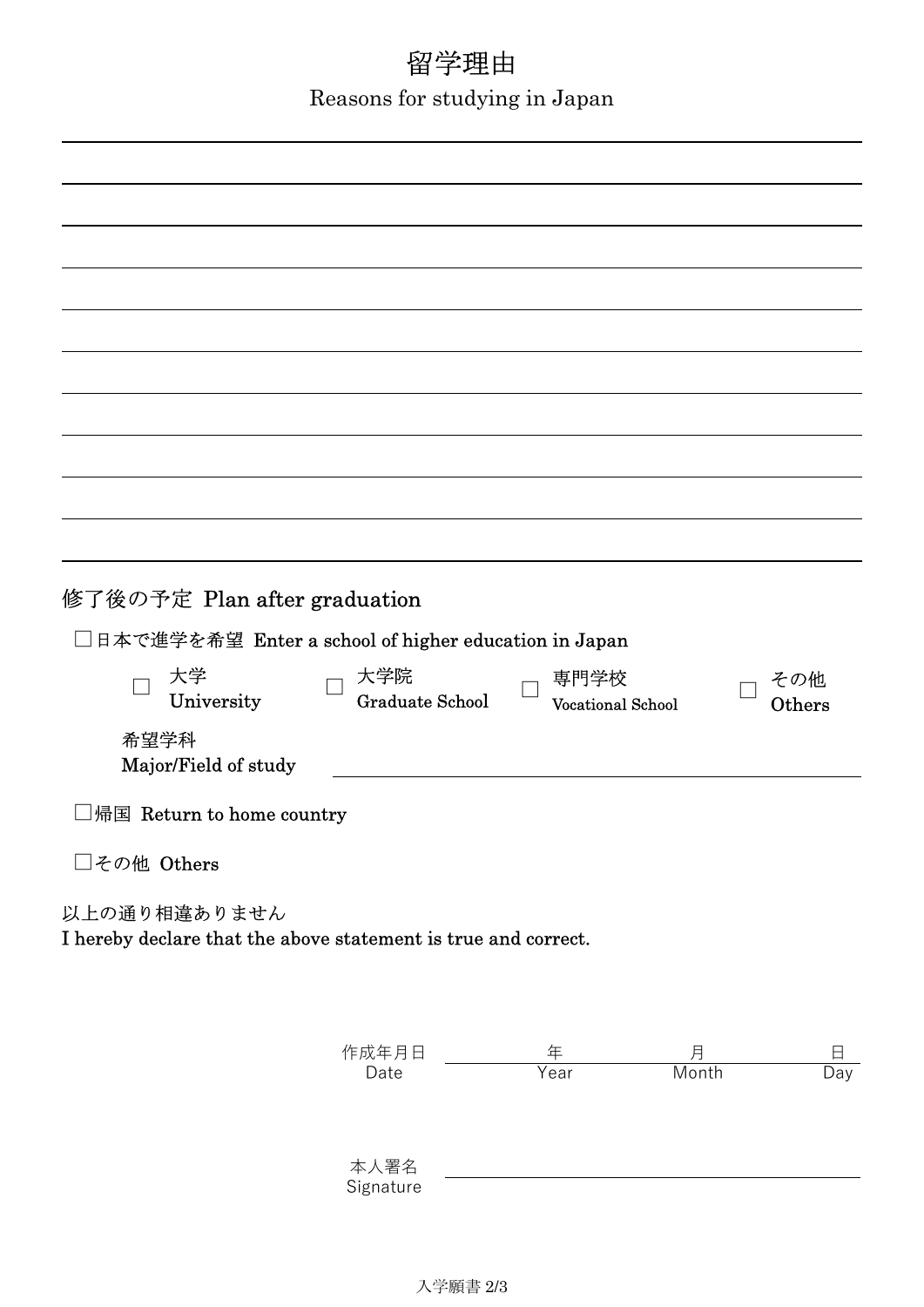## 経 費 支 弁 書

入国管理局長 殿

名 前 年 月 日生 □男(M) □女(F)

私は、このたび上記のものが日本国に在留中または入国した場合の経費支弁者になりましたので、 下記のとおり経費支弁者の引受け経緯を説明するとともに経費支弁について証明します。

記

#### 1、経費支弁の引受け経緯

(申請者の経費支弁を引受けた経緯及び申請者との関係について具体的に記載してください。)

| 2、経費支弁内容                                                                                            |                         |             |   |   |
|-----------------------------------------------------------------------------------------------------|-------------------------|-------------|---|---|
| 私 そんな は、上記の者の日本国滞在ついて、下記のとおり経費支弁する                                                                  |                         |             |   |   |
| ことを証明します。                                                                                           |                         |             |   |   |
| また、上記の者が在留期間更新許可申請の際には、送金証明書又は本人名義の預金通帳(送金事<br>実、経費支弁事実が記載されたもの)の写し等で、生活費等の支弁事実を明らかにする書類を提<br>出します。 |                         |             |   |   |
| (1) 学 費 □半年                                                                                         | □年間 ___________________ | 円           |   |   |
| 月額<br>(2) 生活費                                                                                       |                         | 円           |   |   |
| (3) 支弁方法(送金・振込み等支弁方法を具体的に書いてください。)                                                                  |                         |             |   |   |
|                                                                                                     |                         |             |   |   |
|                                                                                                     |                         |             |   |   |
|                                                                                                     |                         |             |   |   |
|                                                                                                     |                         | 年           | 月 | 日 |
| 経費支弁者                                                                                               |                         |             |   |   |
| 現住所<br>두                                                                                            |                         |             |   |   |
| Δ                                                                                                   |                         |             |   |   |
| 名 前 (署名)                                                                                            |                         | $\circledR$ |   |   |
| 学生との関係                                                                                              |                         |             |   |   |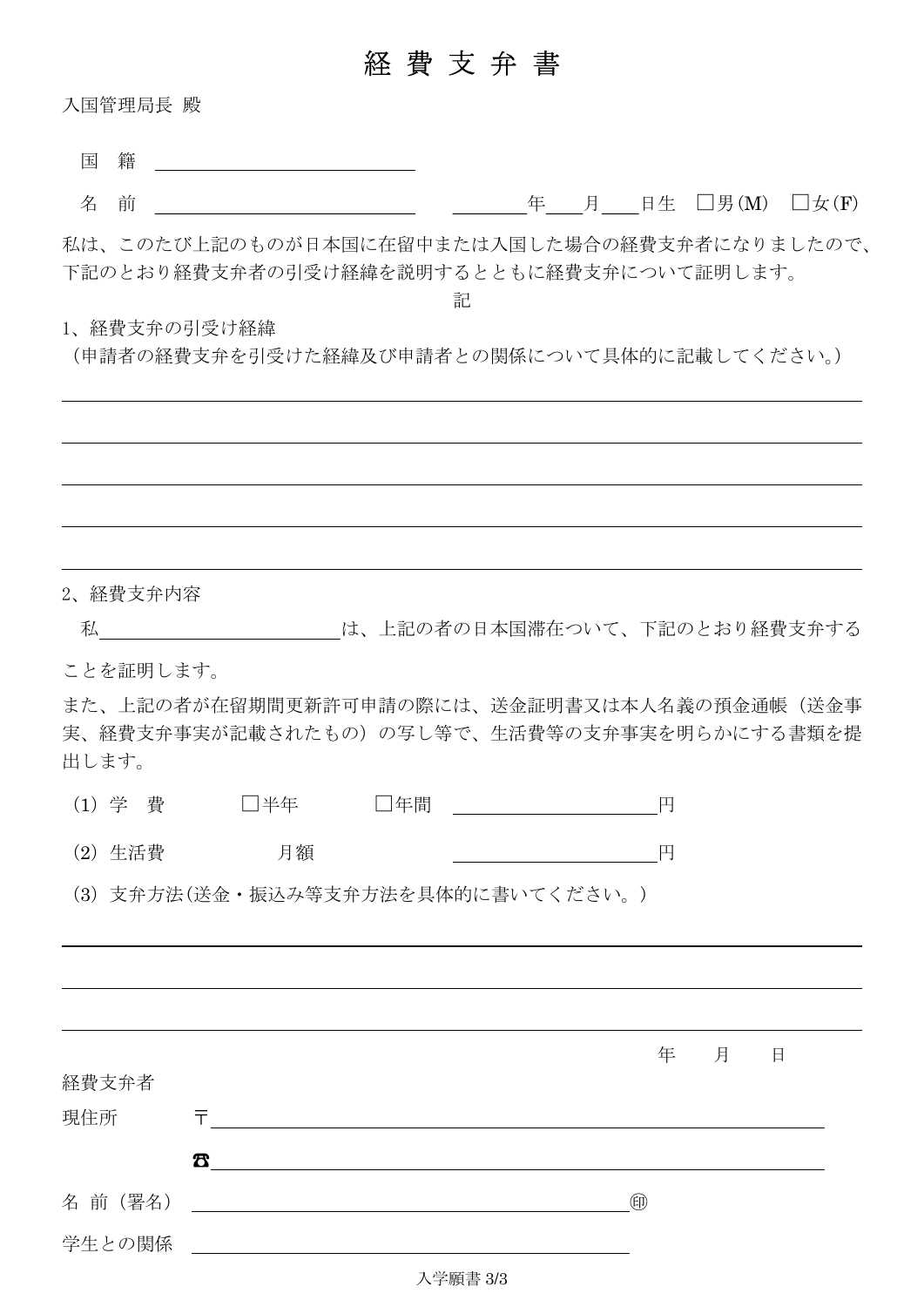#### 学歴(小学校から順次最終学歴まで) Educational Background

| 学歴                            | 修学年数<br>) 年                     | 初等教育(小学校)から順次最終学歴まで記載すること。                                                           |  |
|-------------------------------|---------------------------------|--------------------------------------------------------------------------------------|--|
| <b>Educational Background</b> | Total Period of Education Years | ☀<br>Fill in all the Educational Background from elementary<br>school to the latest. |  |
| 学校名 Name of School            | 所在地 Location                    | 卒業年月 Date of Graduation<br>入学年月 Date of Entrance                                     |  |
|                               |                                 |                                                                                      |  |
|                               |                                 |                                                                                      |  |
|                               |                                 |                                                                                      |  |
|                               |                                 |                                                                                      |  |
|                               |                                 |                                                                                      |  |
|                               |                                 |                                                                                      |  |
|                               |                                 |                                                                                      |  |
|                               |                                 |                                                                                      |  |
|                               |                                 |                                                                                      |  |
|                               |                                 |                                                                                      |  |
|                               |                                 |                                                                                      |  |
|                               |                                 |                                                                                      |  |
|                               |                                 |                                                                                      |  |
|                               |                                 |                                                                                      |  |
|                               |                                 |                                                                                      |  |
|                               |                                 |                                                                                      |  |
|                               |                                 |                                                                                      |  |
|                               |                                 |                                                                                      |  |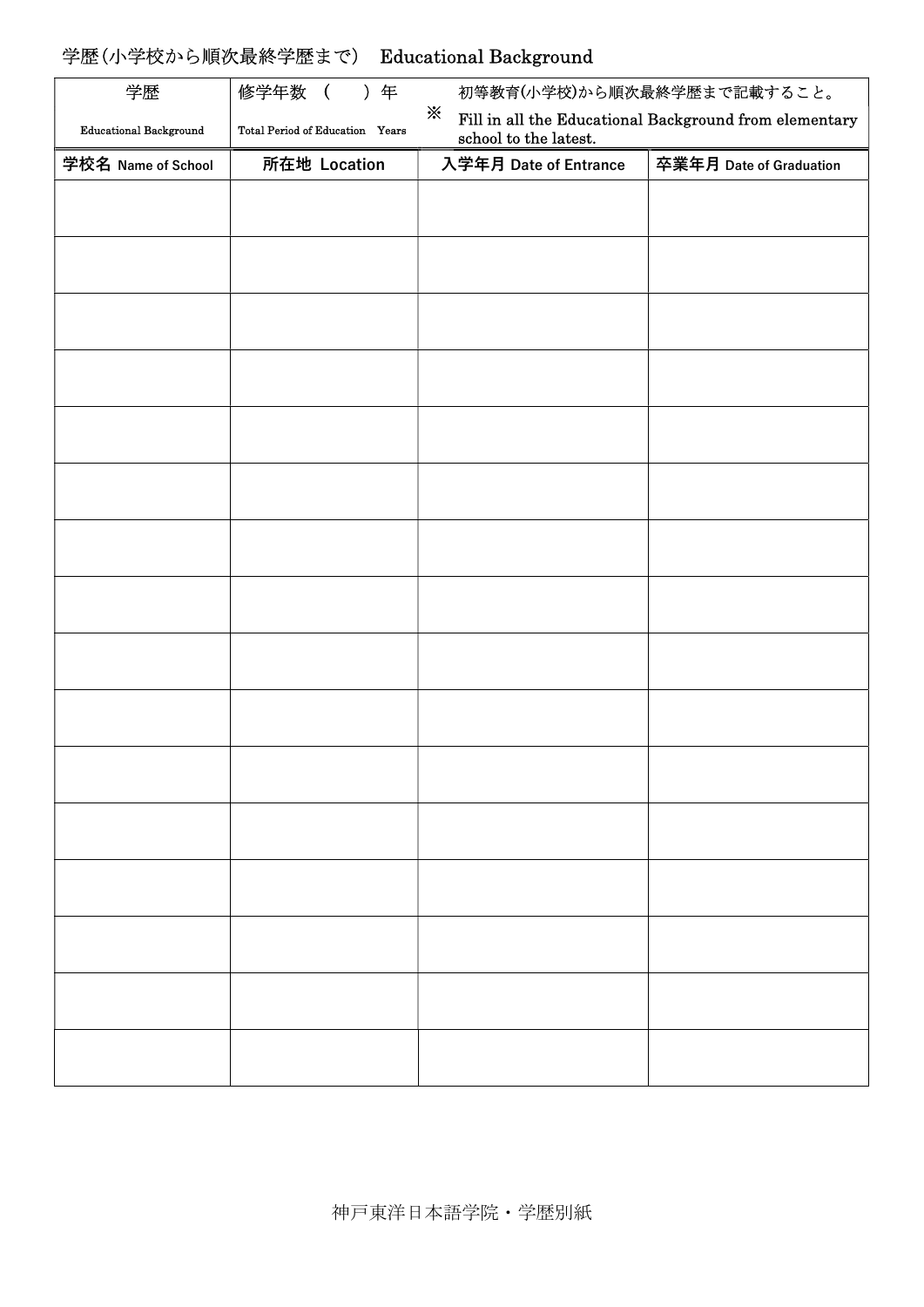| 職歴 Work Experience |                                                                    |                       |                             |  |  |
|--------------------|--------------------------------------------------------------------|-----------------------|-----------------------------|--|--|
| 職歴                 | 古いものから順次現在まで記載すること。                                                |                       |                             |  |  |
| Work Experience    | $\mathbb{X}$<br>Fill in the information from the oldest to latest. |                       |                             |  |  |
| 勤務先 Company Name   | 所在地 Location                                                       | 入社年月<br>Date of Entry | 退職年月<br>Date of Resignation |  |  |
|                    |                                                                    |                       |                             |  |  |
|                    |                                                                    |                       |                             |  |  |
|                    |                                                                    |                       |                             |  |  |
|                    |                                                                    |                       |                             |  |  |
|                    |                                                                    |                       |                             |  |  |
|                    |                                                                    |                       |                             |  |  |
|                    |                                                                    |                       |                             |  |  |
|                    |                                                                    |                       |                             |  |  |
|                    |                                                                    |                       |                             |  |  |
|                    |                                                                    |                       |                             |  |  |
|                    |                                                                    |                       |                             |  |  |
|                    |                                                                    |                       |                             |  |  |
|                    |                                                                    |                       |                             |  |  |
|                    |                                                                    |                       |                             |  |  |
|                    |                                                                    |                       |                             |  |  |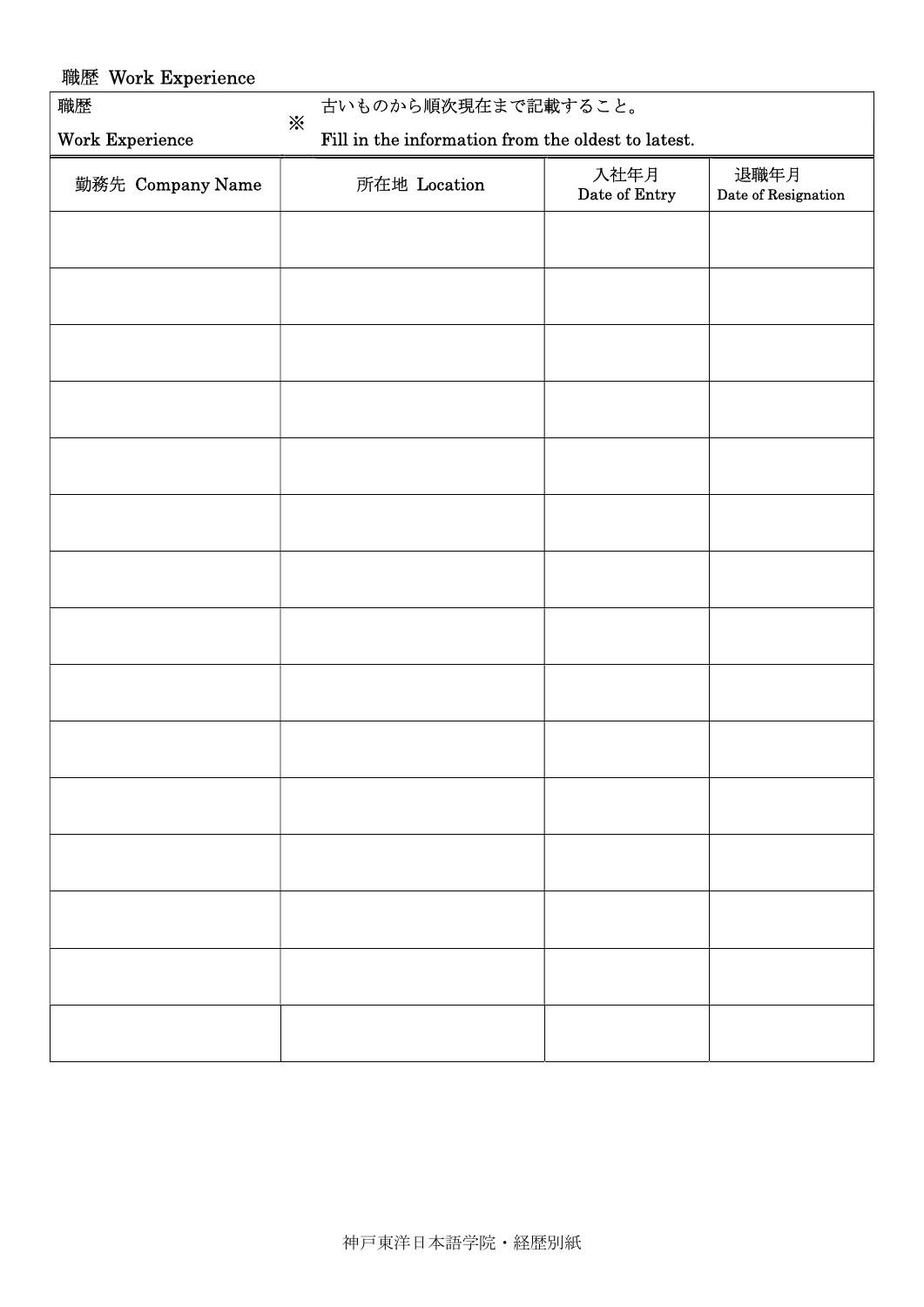#### 日本への出入国歴 Previous Stay in Japan

| 過去の来日歴                 | □有( )回 □無                          | 添付すること。<br>⋇                            | 新しいものから全て記載し、欄が足りない場合は別紙を                                                |
|------------------------|------------------------------------|-----------------------------------------|--------------------------------------------------------------------------|
| Previous Stay in Japan | Yes<br>${\rm times}$<br>${\bf No}$ | separate sheet if more space is needed. | $\operatorname{Fill}$ in all the stay from the latest record. Attach $a$ |
| 入国年月日<br>Date of Entry | 出国年月日<br>Date of Departure         | 在留資格<br>Visa Status                     | 入国目的<br>Purpose of Stay                                                  |
|                        |                                    |                                         |                                                                          |
|                        |                                    |                                         |                                                                          |
|                        |                                    |                                         |                                                                          |
|                        |                                    |                                         |                                                                          |
|                        |                                    |                                         |                                                                          |
|                        |                                    |                                         |                                                                          |
|                        |                                    |                                         |                                                                          |
|                        |                                    |                                         |                                                                          |
|                        |                                    |                                         |                                                                          |
|                        |                                    |                                         |                                                                          |
|                        |                                    |                                         |                                                                          |
|                        |                                    |                                         |                                                                          |
|                        |                                    |                                         |                                                                          |
|                        |                                    |                                         |                                                                          |
|                        |                                    |                                         |                                                                          |
|                        |                                    |                                         |                                                                          |